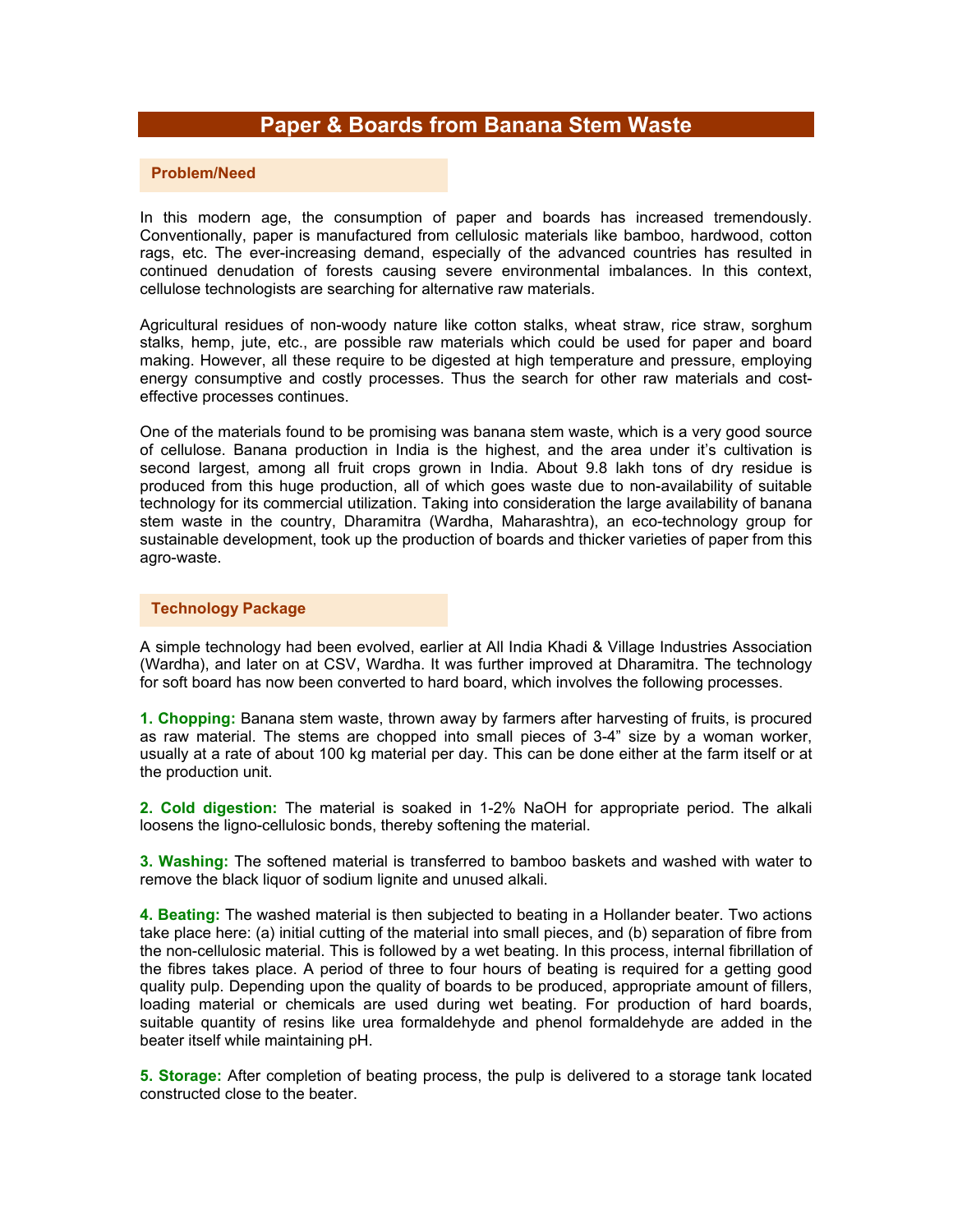**6. Board-making:** Pulp from storage tank is manually lifted in a bucket and deposited in specifically fabricated wooden moulds. They are of two sizes: 26"x39" and 26"x52". Depending on the thickness required, appropriate quantity of pulp is poured in the mould and pressed to remove excess water, using either a screw press or hydraulic press. The maximum water content desirable at wet conditions is about 60%.

**7. Drying:** The wet boards are then allowed to dry under direct sun on bamboo frames specially made for this purpose. About 90-95% moisture gets removed. There are soft boards.

**8. Hot Hydraulic Press Treatment:** To produce hard boards, these soft boards are further pressed in a hot hydraulic press at optimized temperature and pressure. The time interval depends on the thickness required.

**9. Post-pressing:** During the process of drying, the boards get deformed or warped. To make them flat, several boards are stacked together and pressed in a screw press for 2-3 hours.

**10. Trimming:** The well-pressed boards are then cut into standard sizes of 24"x24", 24"x36" and 24"x48" and stacked for marketing.

#### **Uses**

Banana board is potential substitute for wood products like plywood and medium density boards. Various uses include:

- ¾ **Acoustic panels:** Intensive studies made by the Acoustic Laboratory of Dept. of Physics, Nagpur University, show that banana boards have good acoustic properties. The noise retention coefficient of banana boards was found to be far better than conventional boards. At present, acoustic panels available in the market cost about 18-40 per sq.ft. Boards made from banana stem will cost Rs.10-15 per sq.ft.
- ¾ **Partition walls and other utilities:** The insulating properties of these boards are found to be very good. These boards may be used for partition walls, false ceilings and as insulating panels.
- ¾ **Packing material:** Boxes made from these boards can be used for transport of fruits and other materials.
- ¾ **Files and cover paper:** Thicker varieties of banana paper can be used for making files, covers and packing materials.
- ¾ **Expansion joint pads:** Asphalted banana boards can also be used as expansion joint pads in the construction of bridges. These are much cheaper than conventional ones available in the market.

### **Economics**

An economic analysis for small-scale production is shown in the accompanying box. Some crucial issues are revealed therein. Firstly, it must be noted that the output is of soft boards. In order to produce hard boards, additional machinery is required, comprising mainly the calendaring machine, cutting machine and hot hydraulic press. This will increase the capital cost by about Rs.5.6 lakhs for machinery apart from costs of additional power, space and covered area, manpower, etc. But on the other hand, the need for supplying soft boards to a downstream industrial unit for conversion to hard boards will be obviated, and surplus accrual will improve. This issue points to the need for further R&D on developing low cost machines for calendaring, pressing and cutting, if feasible. The second issue to be noted is that in order to achieve viability and self-sustainability, production of banana boards is supplemented by production of paper from cotton rags (both white and coloured). In fact, banana waste utilization gets confined to 100 days (of the total 300 working days) due to requirements of drying. This again points to an area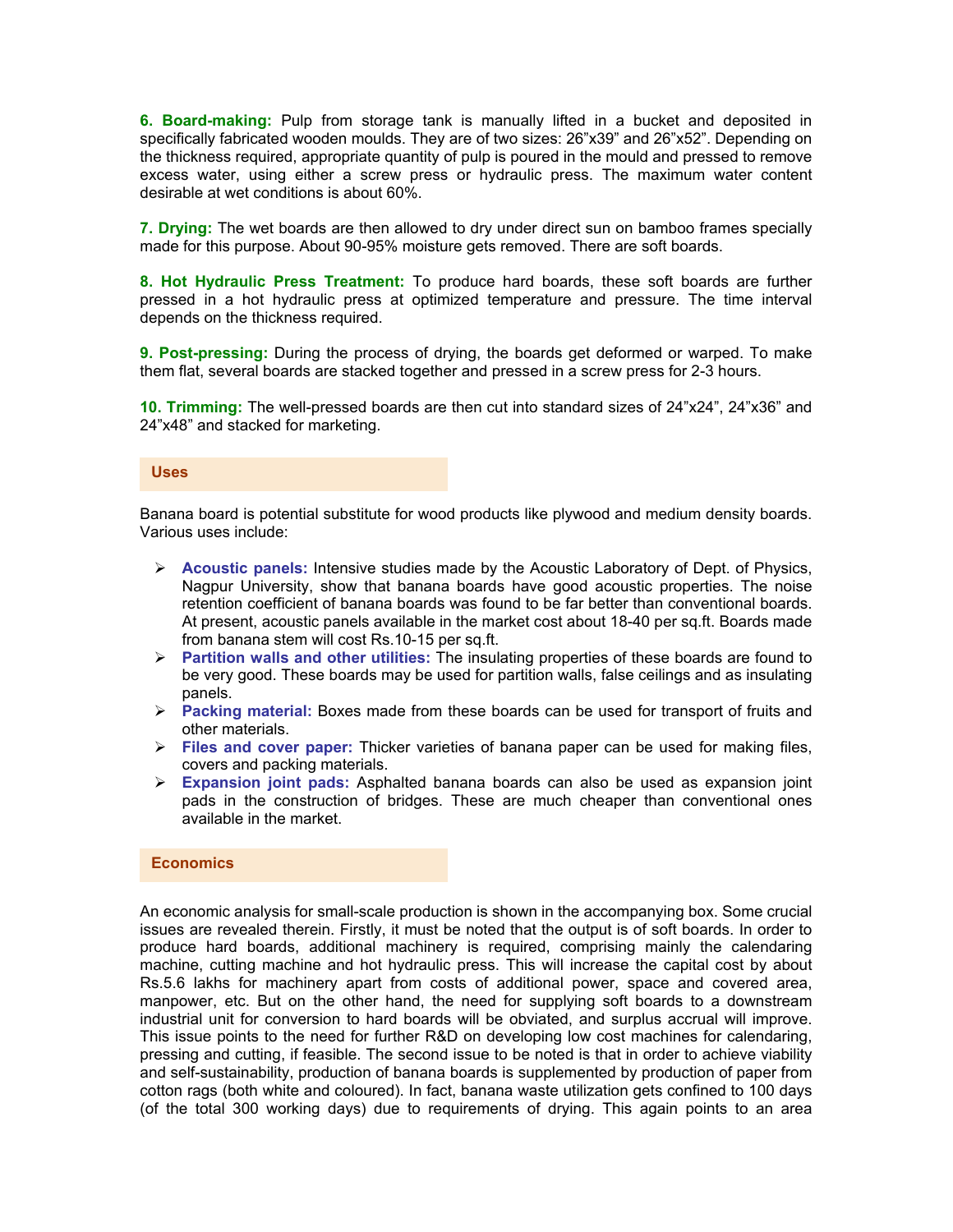requiring further work although use of waste rags for conversion to good quality paper is also an important contribution towards environmental conservation as it relieves pressure on wood based paper production. Thirdly, the use of considerable quantities of chemicals, required mainly for rags-to-paper process, also needs to be looked at from an environmental viewpoint.

Given the large availability of banana waste and the environmental cost of conventional paper production, there is urgent need for addressing these issues in order to optimize this technology package.

| <b>Economics</b>                                                            |                |
|-----------------------------------------------------------------------------|----------------|
| I) Capital Costs                                                            | $($ In Rs. $)$ |
| a.Land                                                                      | 50,000         |
| b. Workshed 1500 sq.ft. @ Rs.150                                            | 2,25,000       |
| c. Equipment & Machinery                                                    | 2,00,000       |
| (beater, screw press, auto vat, moulds)                                     |                |
| d. Utilities                                                                | 75,000         |
| e.Miscellaneous                                                             | 40,000         |
| Total (I)                                                                   | 5,49,000       |
| <b>II) Variable Costs</b>                                                   |                |
| a.Raw Material/Consumables                                                  |                |
| Chopped banana stem (20 tons)                                               | 60,000         |
| White cotton rags for quality                                               | 1,80,000       |
| paper (9 tons)                                                              |                |
| Colour cotton rags (9 tons)                                                 | 40,000         |
| Resin, chemicals, additives                                                 | 1,22,000       |
| <b>Packing material</b>                                                     | 10,000         |
| <b>Sub Total</b>                                                            | 4,13,800       |
| <b>b.Wages</b>                                                              |                |
| Skilled workers (5) @Rs.60/day                                              | 90,000         |
| Unskilled workers (5) @Rs.45/day                                            | 67,500         |
| Female workers (5) @Rs.45/day                                               | 67,500         |
| <b>Sub Total</b>                                                            | 2,25,000       |
| c.Indirect expenses                                                         |                |
| Interest on working capital                                                 | 10,000         |
| Utility charges (water & electricity)                                       | 50,000         |
| Marketing cost (5% of total sale)                                           | 51,775         |
| <b>Sub Total</b>                                                            | 1,11,775       |
| <b>Total (II)</b>                                                           | 7,50,575       |
| <b>III) Fixed Cost</b>                                                      |                |
| Supervision and overheads                                                   | 40,000         |
| Depreciation                                                                | 31,000         |
| Interest on term loan                                                       | 57,000         |
| <b>Total</b>                                                                | 1,28,000       |
| IV) Income (27 tons finished product; 90% capacity utilization; total sale) |                |
| Soft board: 9 tons @ Rs.35,000/ton                                          | 3,15,000       |
| Cover/file paper: 9 tons @ Rs.30,000/ton                                    | 2,70,000       |
| Quality paper 9 tons @ Rs.50,000/ton                                        | 4,50,000       |
| <b>Total</b>                                                                | 10,35,000      |
|                                                                             |                |
| <b>Cost of production:</b> Variable Cost + Fixed Cost                       | 8,78,575       |
| <b>Gross Surplus: Total Sale - Cost of production</b>                       | 1,56,425       |
| <b>Net Surplus: Gross Surplus - Depreciation</b>                            | 1,25,425       |